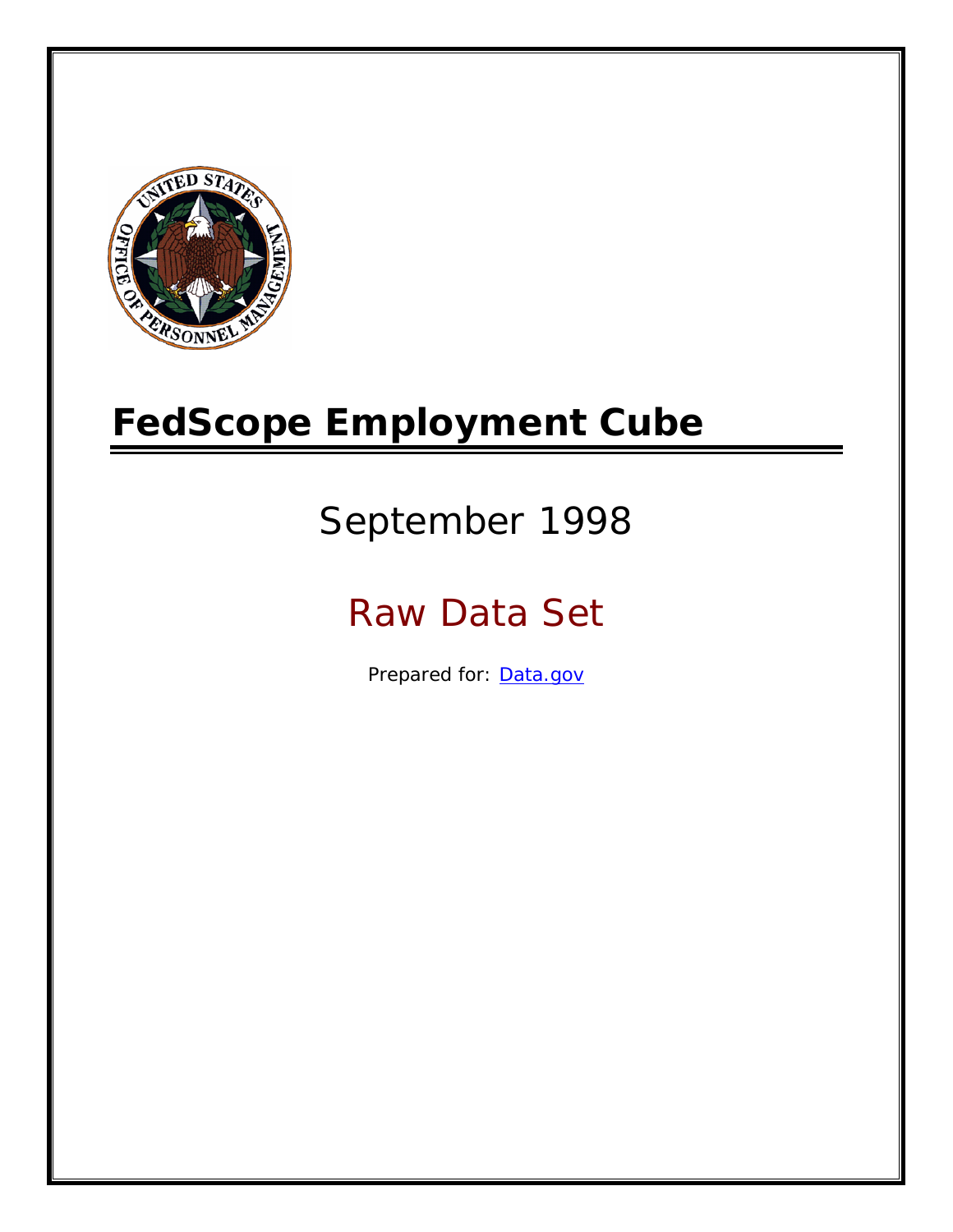

# **Table of Contents**

| $\mathbf{1}$ | <b>OVERVIEW</b>                                | 3              |
|--------------|------------------------------------------------|----------------|
| 1.1          | Purpose                                        | 3              |
| 1.2          | <b>Scope</b>                                   | 3              |
| 2            | <b>RAW DATA SET FILE</b>                       | 3              |
| 2.1          | <b>FACTDATA</b>                                | 3              |
| 3            | <b>DIMENSION TRANSLATIONS FILES</b>            | 5              |
| 3.1          | Agency                                         | 5              |
| 3.2          | Location                                       | 6              |
| 3.3          | Age                                            | 6              |
| 3.4          | <b>Education Level</b>                         | $\overline{7}$ |
| 3.5          | <b>General Schedule &amp; Equivalent Grade</b> | 8              |
| 3.6          | <b>Length of Service</b>                       | 8              |
| 3.7          | Occupation                                     | 9              |
| 3.8          | <b>Occupation Category</b>                     | 9              |
| 3.9          | Pay Plan & Grade                               | 10             |
| 3.10         | <b>Salary Level</b>                            | 10             |
|              | 3.11 STEM Occupations                          | 11             |
|              | 3.12 Supervisory Status                        | 11             |
|              | 3.13 Type of Appointment                       | 12             |
|              | 3.14 Work Schedule                             | 12             |
| 3.15         | <b>Work Status</b>                             | 13             |
|              | 3.16 Date                                      | 13             |
|              | 3.17 Employment                                | 14             |
|              | 3.18 Average Salary                            | 14             |
|              | 3.19 Average Length of Service                 | 14             |
| 4            | <b>DATA DEFINITIONS</b>                        | 15             |
| 4.1          | Agency                                         | 15             |
| 4.2          | Location                                       | 15             |
| 4.3          | Age                                            | 15             |
| 4.4          | <b>Education Level</b>                         | 15             |
| 4.5          | <b>General Schedule &amp; Equivalent Grade</b> | 15             |
| 4.6          | <b>Length of Service</b>                       | 15             |
| 4.7          | Occupation                                     | 15             |
| 4.8          | <b>Occupation Category</b>                     | 15             |
| 4.9          | Pay Plan & Grade                               | 16             |
| 4.10         | <b>Salary Level</b>                            | 16             |
| 4.11         | <b>STEM Occupations</b>                        | 16             |
| 4.12         | <b>Supervisory Status</b>                      | 16             |
| 4.13         | <b>Type of Appointment</b>                     | 16             |
| 4.14         | <b>Work Schedule</b>                           | 16             |

Source: FedScope (https://www.fedscope.opm.gov/) 1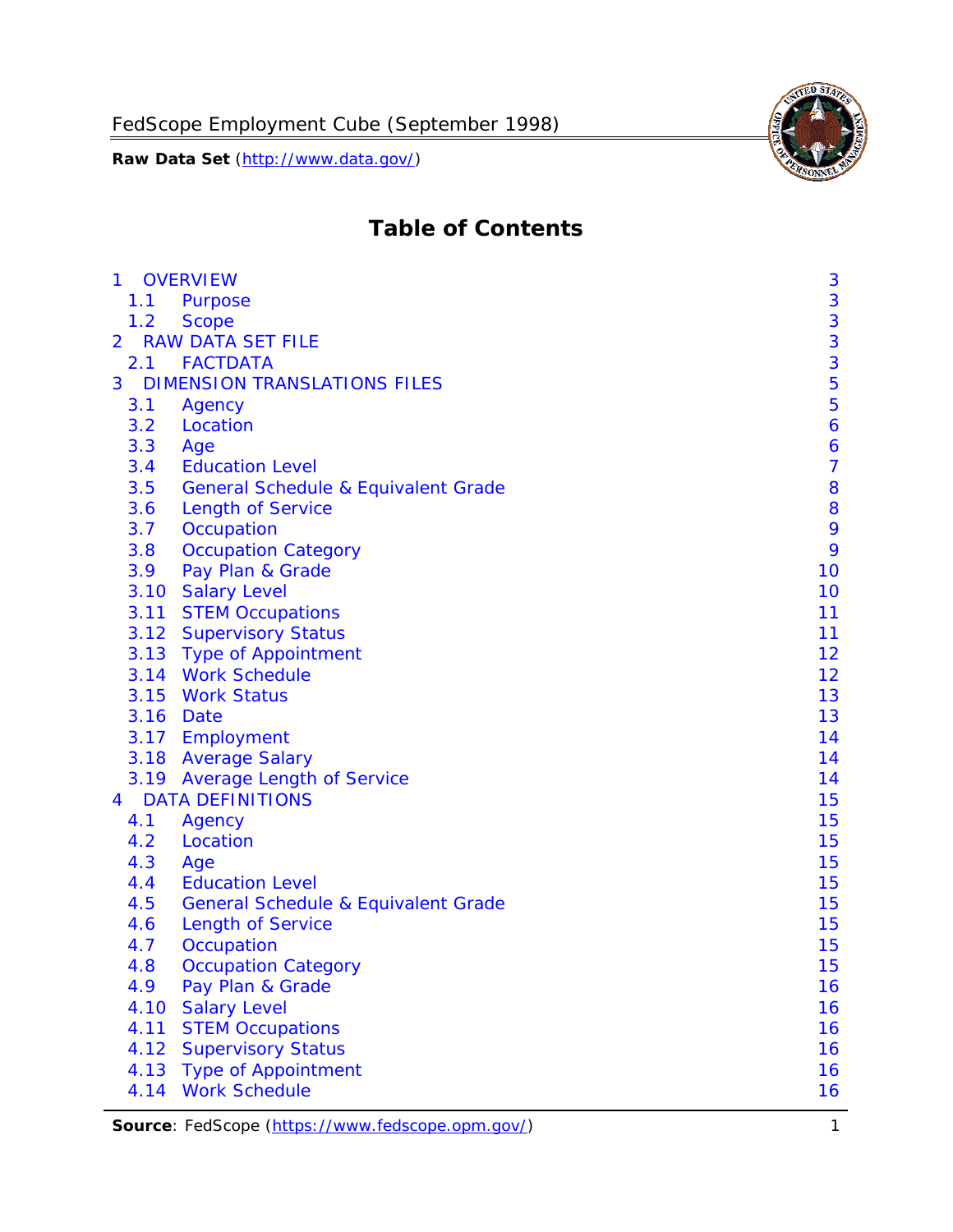FedScope Employment Cube (September 1998)

**Raw Data Set** (http://www.data.gov/)

|               | 4.15 Work Status                                    | 16 |
|---------------|-----------------------------------------------------|----|
|               | 4.16 Date                                           | 16 |
|               | 4.17 Employment                                     | 17 |
|               | 4.18 Average Salary                                 | 17 |
|               | 4.19 Average Length of Service                      | 17 |
|               | 5 APPENDIX                                          | 18 |
| 5.1           | SAS Program to Read Raw Data Sets for Data Analysis | 18 |
| $5.2^{\circ}$ | <b>FedScope General Public Web Site</b>             | 18 |

# **Listing of Tables**

| Table 2.1: FACTDATA.TXT Record Layout   | 4  |
|-----------------------------------------|----|
| Table 3.1: DTagy.txt Record Layout      | 5  |
| Table 3.2: DTloc.txt Record Layout      | 6  |
| Table 3.3: DTagelvl.txt Record Layout   | 6  |
| Table 3.4: DTedlvl.txt Record Layout    | 7  |
| Table 3.5: DTgsegrd.txt Record Layout   | 8  |
| Table 3.6: DTIoslyl.txt Record Layout   | 8  |
| Table 3.7: DTocc.txt Record Layout      | 9  |
| Table 3.8: DTpatco.txt Record Layout    | 9  |
| Table 3.9: DTppgrd.txt Record Layout    | 10 |
| Table 3.10: DTsallvl.txt Record Layout  | 10 |
| Table 3.11: DTstemocc.txt Record Layout | 11 |
| Table 3.12: DTsuper.txt Record Layout   | 11 |
| Table 3.13: DTtoa.txt Record Layout     | 12 |
| Table 3.14: DTwrksch.txt Record Layout  | 12 |
| Table 3.15: DTwkstat.txt Record Layout  | 13 |
| Table 3.16: DTdate.txt Record Layout    | 13 |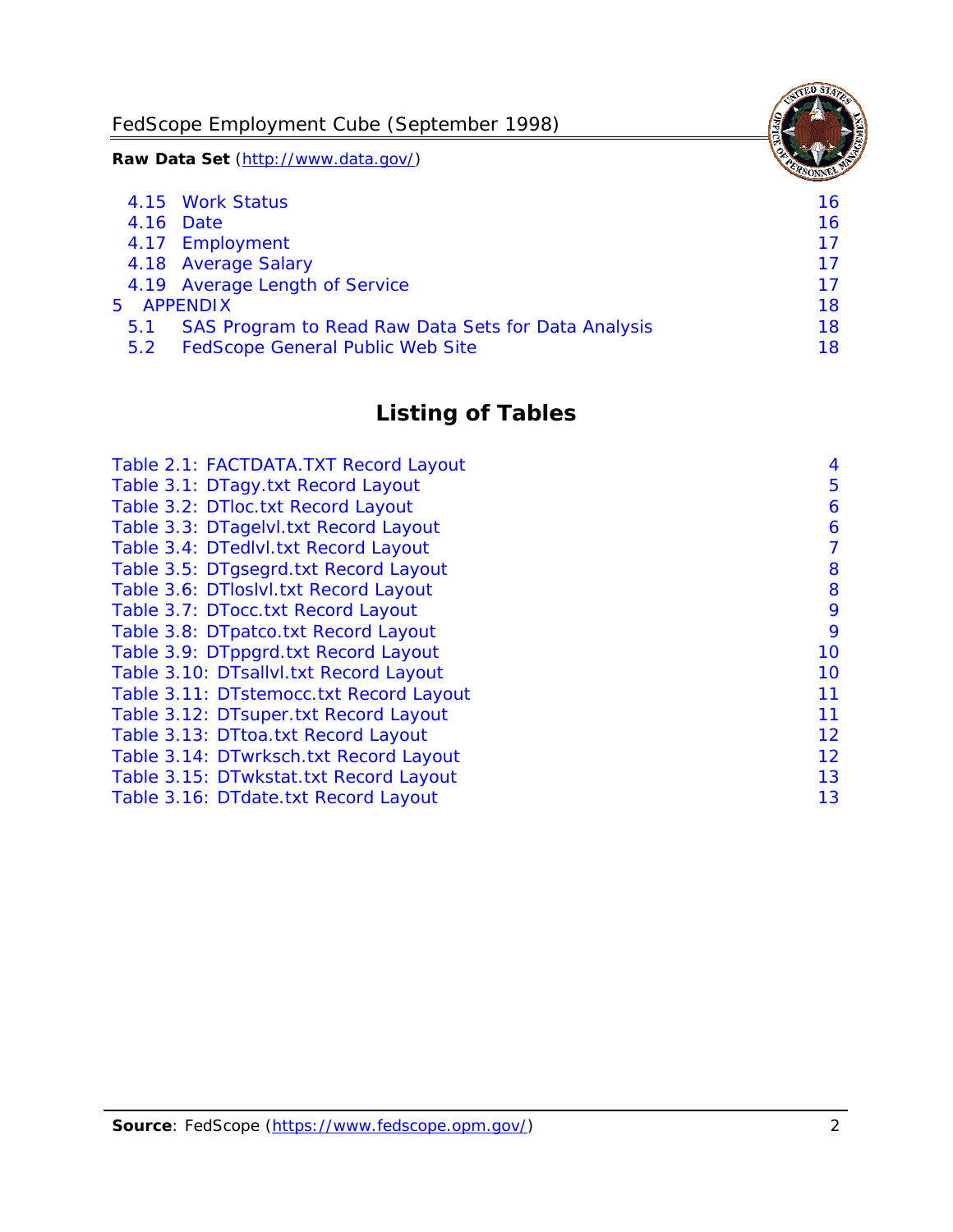<span id="page-3-0"></span>

#### *1.1 Purpose*

<span id="page-3-1"></span>The purpose of this raw data set is to increase public access to high value, machine readable datasets generated by the U.S. Office of Personnel Management. The FedScope Employment Cube data sets are available via [Data.gov](http://www.data.gov/).

# <span id="page-3-2"></span>*1.2 Scope*

The scope of this raw data set includes data elements used in the creation of the FedScope Employment Cube [\(https://www.fedscope.opm.gov/\)](https://www.fedscope.opm.gov/). **NOTE**: Starting in FY 2010, the OPM Statistical Data Mart (SDM) is the source for all FedScope data. The SDM is processed data from the Enterprise Human Resources Integration (EHRI) data warehouse. Data is processed on a quarterly basis (i.e. March, June, September and December).

# <span id="page-3-3"></span>**2 RAW DATA SET FILE**

# <span id="page-3-4"></span>*2.1 FACTDATA*

This "**delimited**" (comma separated value (**CSV**)) raw data set provides employee population data as of September 1998. Each column value is separated by a "**comma**" from the next column's value and each row starts a new record. Each record contains 20 data elements. The record layout for FACTDATA.TXT is depicted in [Table 2.1](#page-4-1) below:

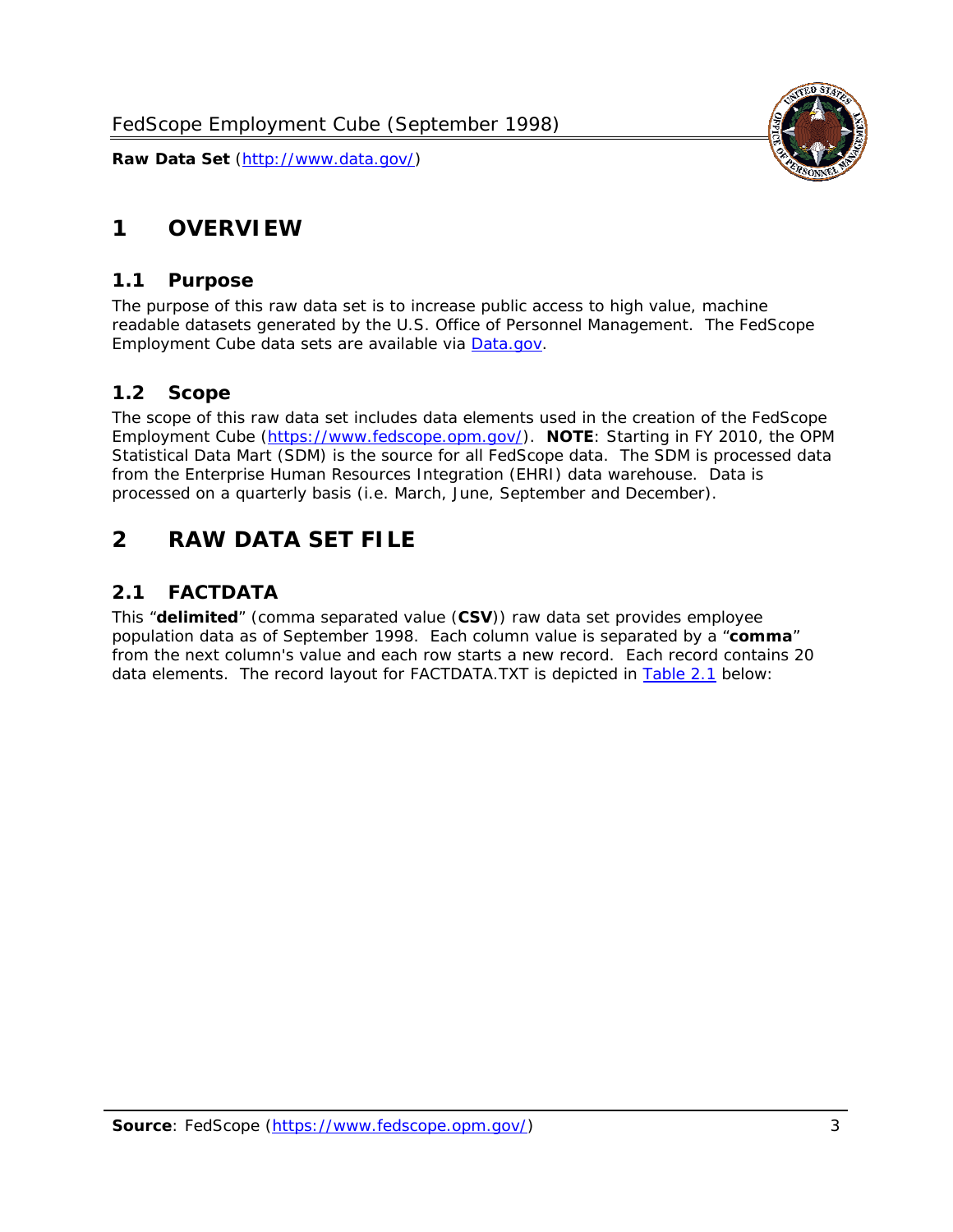<span id="page-4-1"></span><span id="page-4-0"></span>

**NOTE**: If importing this table (data set) into Excel, change the "column data format" for columns 1-17 from "General" to "Text". Columns 18-20 can be imported as "General" data format. In Excel, the "General" data format converts numeric values to numbers. Columns 1-17 are TEXT fields; Columns 18-20 are NUMERIC fields.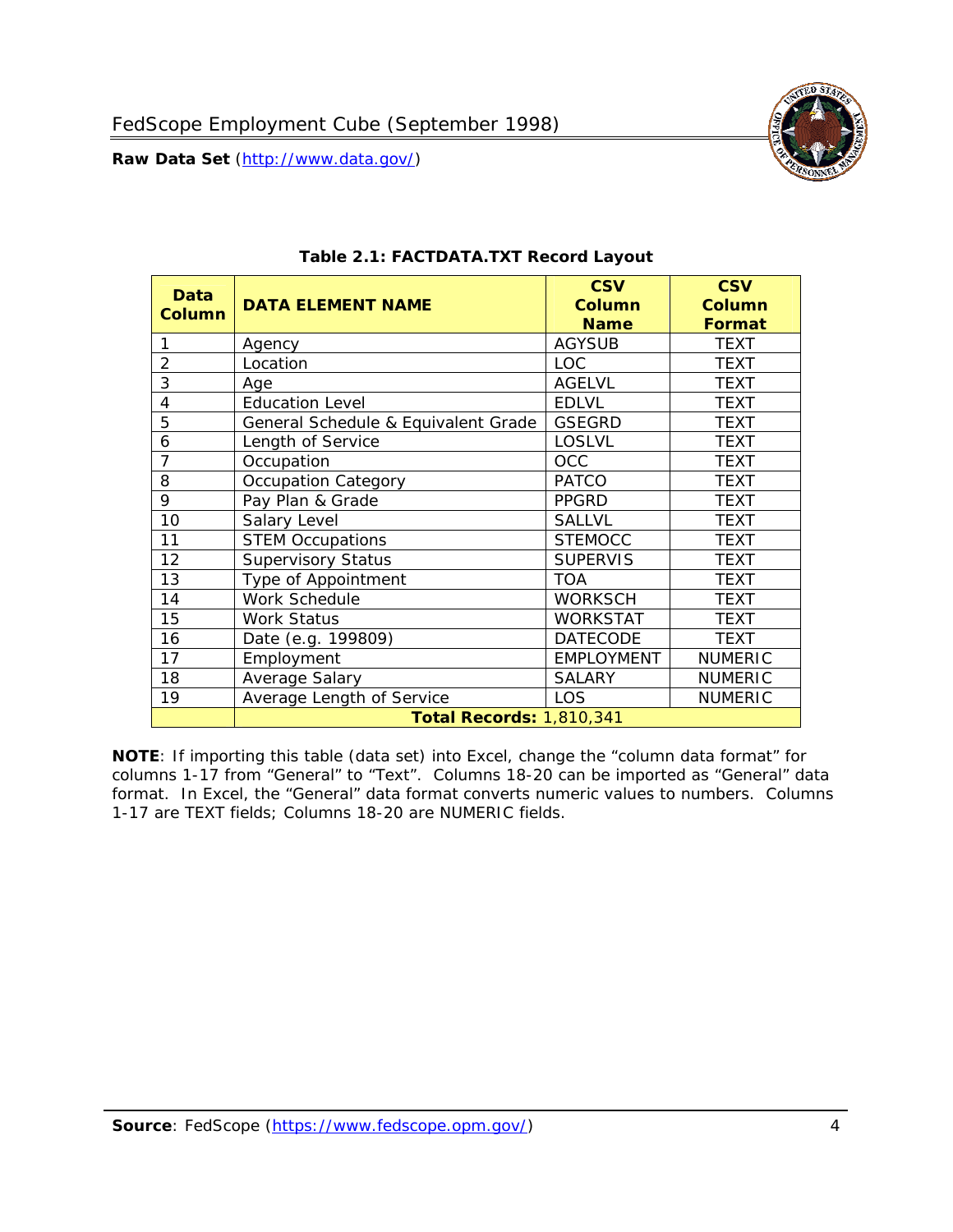

# <span id="page-5-0"></span>**3 DIMENSION TRANSLATIONS FILES**

#### <span id="page-5-1"></span>*3.1 Agency*

<span id="page-5-3"></span><span id="page-5-2"></span>This "**delimited**" (comma separated value (**CSV**)) data file provides translations for the agency data element contained in the employee population data file (FACTDATA.TXT). See [Table 2.1.](#page-4-1) Each column value is separated by a "**comma**" from the next column's value and each row starts a new record. Each record contains 6 data elements. The record layout for DTagy.txt is depicted in [Table 3.1](#page-5-3) below:

| Data<br>Column            | <b>DATA ELEMENT NAME</b>       | <b>CSV</b><br><b>Column</b><br><b>Name</b> | <b>CSV</b><br>Column<br><b>Format</b> |  |
|---------------------------|--------------------------------|--------------------------------------------|---------------------------------------|--|
|                           | Agency Type                    | <b>AGYTYP</b>                              | <b>TEXT</b>                           |  |
|                           | <b>Agency Type Translation</b> | <b>AGYTYPT</b>                             | <b>TEXT</b>                           |  |
| 3                         | Agency                         | AGY                                        | <b>TEXT</b>                           |  |
|                           | <b>Agency Translation</b>      | <b>AGYT</b>                                | <b>TEXT</b>                           |  |
| -5                        | Agency Sub element             | <b>AGYSUB</b>                              | <b>TEXT</b>                           |  |
|                           | Agency Sub element Translation | <b>AGYSUBT</b>                             | <b>TEXT</b>                           |  |
| <b>Total Records: 525</b> |                                |                                            |                                       |  |

#### **Table 3.1: DTagy.txt Record Layout**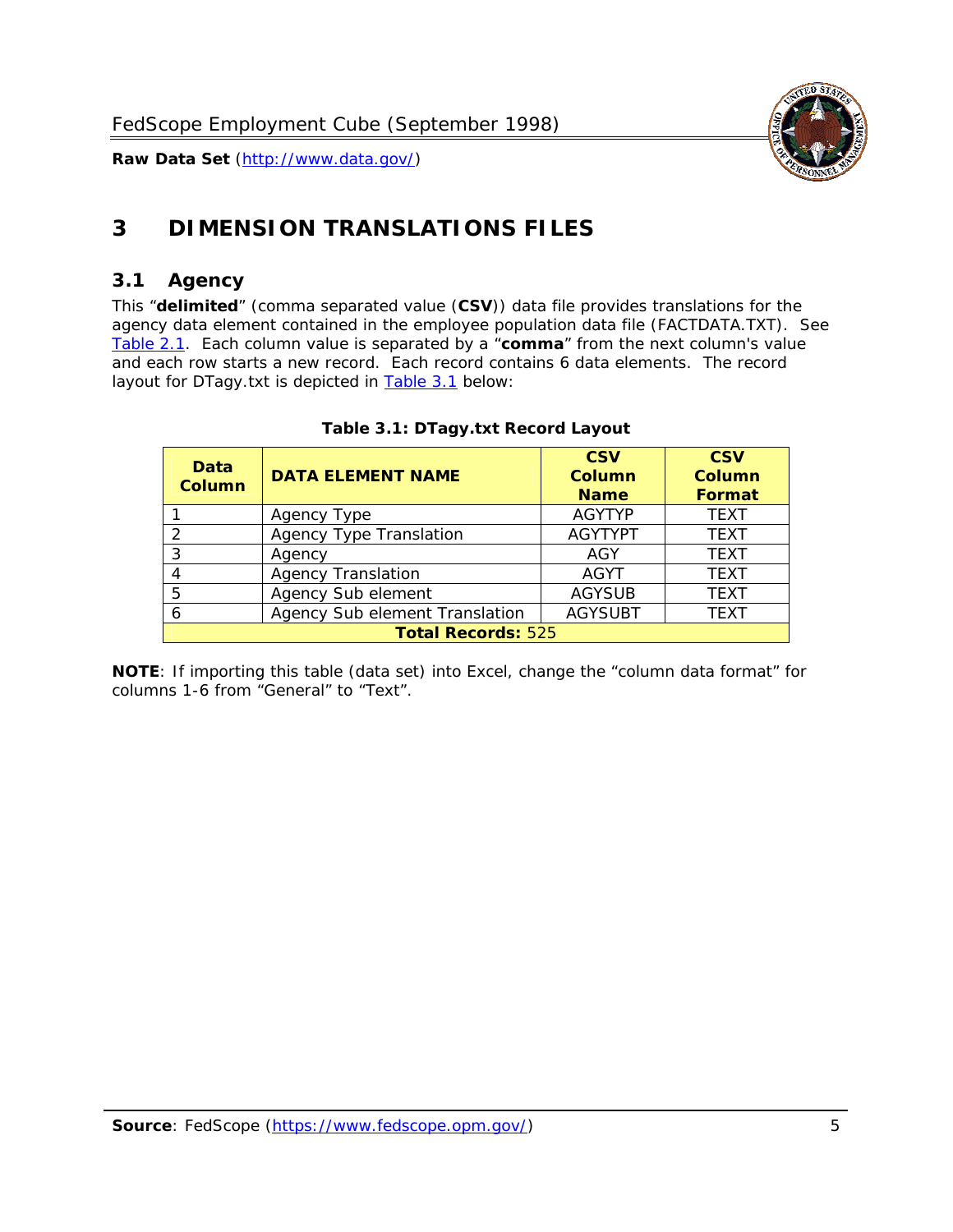

## <span id="page-6-0"></span>*3.2 Location*

<span id="page-6-4"></span><span id="page-6-2"></span>This "**delimited**" (comma separated value (**CSV**)) data file provides translations for the location data element contained in the employee population data file (FACTDATA.TXT). See [Table 2.1.](#page-4-1) Each column value is separated by a "**comma**" from the next column's value and each row starts a new record. Each record contains 4 data elements. The record layout for DTloc.txt is depicted in [Table 3.2](#page-6-4) below:

| Data<br><b>Column</b>     | <b>DATA ELEMENT NAME</b>         | <b>CSV</b><br>Column<br><b>Name</b> | <b>CSV</b><br><b>Column</b><br><b>Format</b> |  |
|---------------------------|----------------------------------|-------------------------------------|----------------------------------------------|--|
|                           | Location Type                    | <b>LOCTYP</b>                       | <b>TEXT</b>                                  |  |
|                           | Location Type Translation        | <b>LOCTYPT</b>                      | <b>TEXT</b>                                  |  |
| ົ                         | State/Country                    | <b>LOC</b>                          | <b>TFXT</b>                                  |  |
|                           | <b>State/Country Translation</b> | LOCT                                | <b>TFXT</b>                                  |  |
| <b>Total Records: 237</b> |                                  |                                     |                                              |  |

#### **Table 3.2: DTloc.txt Record Layout**

**NOTE**: If importing this table (data set) into Excel, change the "column data format" for columns 1-4 from "General" to "Text".

#### <span id="page-6-1"></span>*3.3 Age*

<span id="page-6-5"></span><span id="page-6-3"></span>This "**delimited**" (comma separated value (**CSV**)) data file provides translations for the age data element contained in the employee population data file (FACTDATA.TXT). See [Table](#page-4-1) [2.1](#page-4-1). Each column value is separated by a "**comma**" from the next column's value and each row starts a new record. Each record contains 2 data elements. The record layout for DTagelvl.txt is depicted in [Table 3.3](#page-6-5) below:

| Data<br><b>Column</b>    | <b>DATA ELEMENT NAME</b> | <b>CSV</b><br>Column<br><b>Name</b> | <b>CSV</b><br>Column<br><b>Format</b> |  |
|--------------------------|--------------------------|-------------------------------------|---------------------------------------|--|
|                          | Aae                      | AGELVL                              | TFXT                                  |  |
|                          | Age Translation          | AGFI VI T                           | TFXT                                  |  |
| <b>Total Records: 12</b> |                          |                                     |                                       |  |

|  |  | Table 3.3: DTagelvl.txt Record Layout |  |
|--|--|---------------------------------------|--|
|  |  |                                       |  |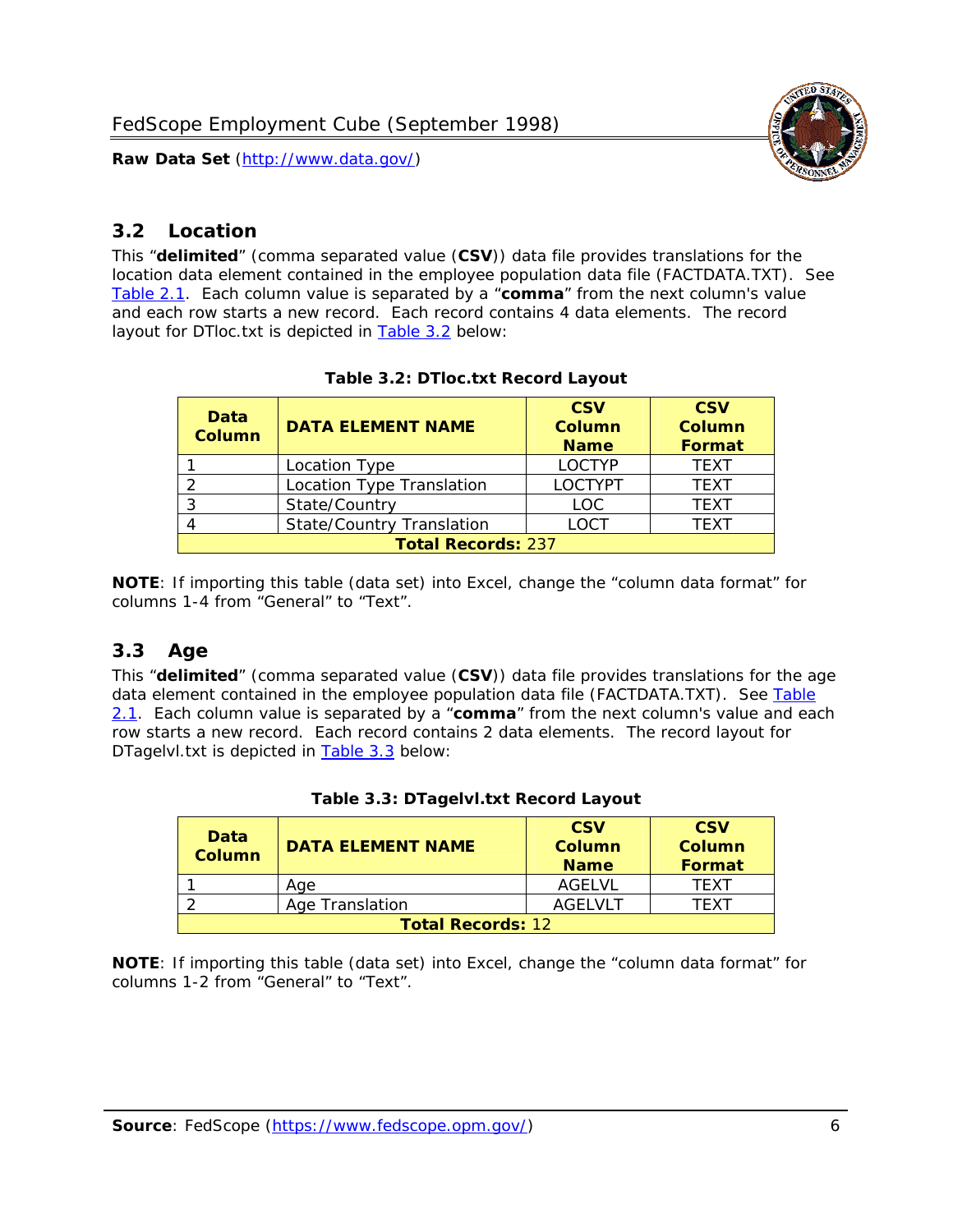

# <span id="page-7-0"></span>*3.4 Education Level*

<span id="page-7-2"></span><span id="page-7-1"></span>This "**delimited**" (comma separated value (**CSV**)) data file provides translations for the education level data element contained in the employee population data file (FACTDATA.TXT). See [Table 2.1](#page-4-1). Each column value is separated by a "**comma**" from the next column's value and each row starts a new record. Each record contains 4 data elements. The record layout for DTedlvl.txt is depicted in [Table 3.4](#page-7-2) below:

| Data<br><b>Column</b>    | <b>DATA ELEMENT NAME</b>           | <b>CSV</b><br><b>Column</b><br><b>Name</b> | <b>CSV</b><br><b>Column</b><br><b>Format</b> |  |  |
|--------------------------|------------------------------------|--------------------------------------------|----------------------------------------------|--|--|
|                          | <b>Education Level Type</b>        | <b>EDLVLTYP</b>                            | <b>TEXT</b>                                  |  |  |
|                          | Education Level Type Translation   | <b>EDLVLTYPT</b>                           | <b>TEXT</b>                                  |  |  |
|                          | <b>Education Level</b>             | <b>EDLVL</b>                               | <b>TEXT</b>                                  |  |  |
|                          | <b>Education Level Translation</b> | <b>EDLVLT</b>                              | <b>TEXT</b>                                  |  |  |
| <b>Total Records: 24</b> |                                    |                                            |                                              |  |  |

#### **Table 3.4: DTedlvl.txt Record Layout**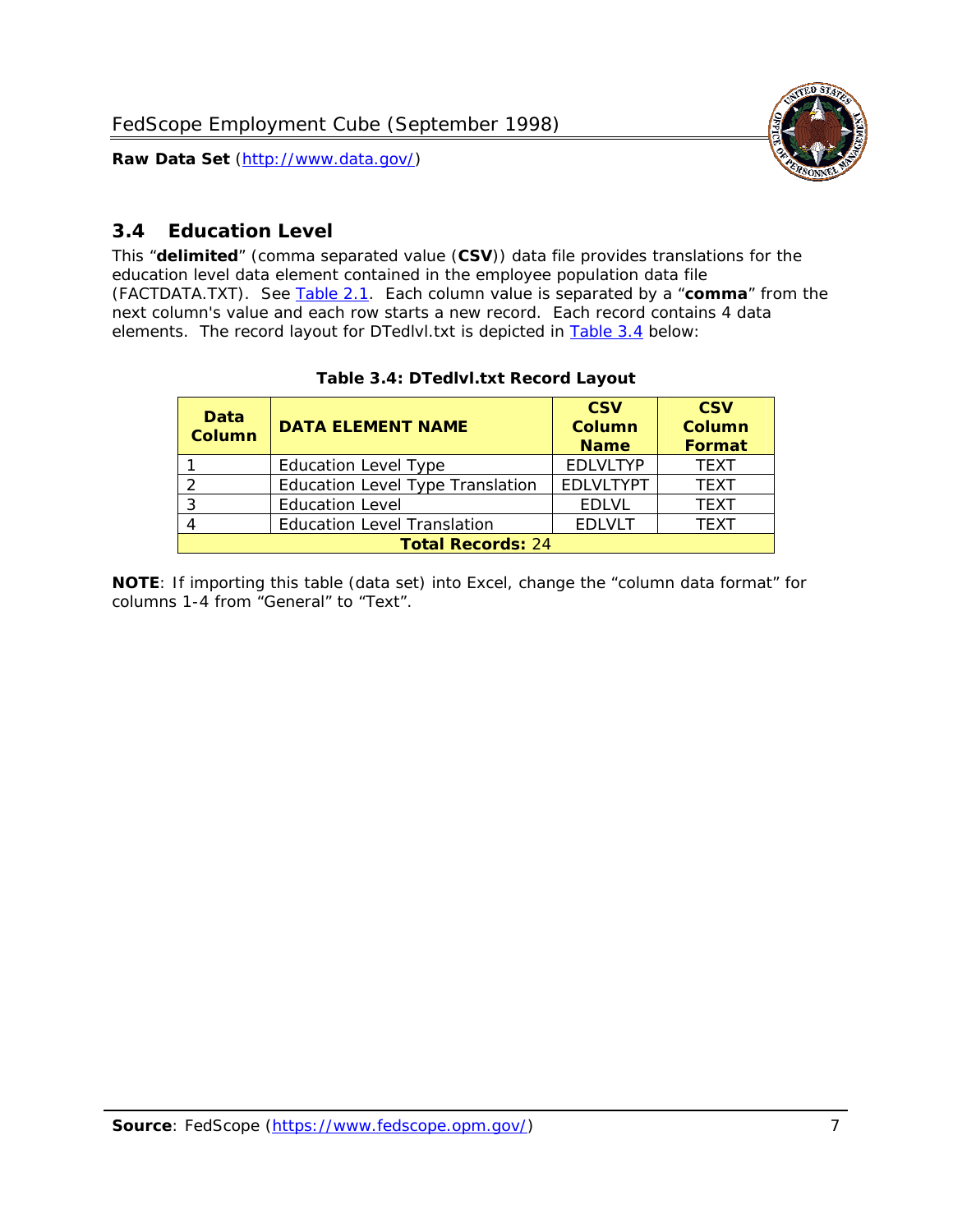

<span id="page-8-0"></span>

This "**delimited**" (comma separated value (**CSV**)) data file provides translations for the general schedule & equivalent grade data element contained in the employee population data file (FACTDATA.TXT). See [Table 2.1](#page-4-1). Each column value is separated by a "**comma**" from the next column's value and each row starts a new record. Each record contains 1 data element. The record layout for DTgsegrd.txt is depicted in [Table 3.5](#page-8-4) below:

#### **Table 3.5: DTgsegrd.txt Record Layout**

<span id="page-8-4"></span><span id="page-8-2"></span>

| Data<br>Column | <b>DATA ELEMENT NAME</b>            |        | <b>CSV</b><br>Column<br>Format |  |  |  |
|----------------|-------------------------------------|--------|--------------------------------|--|--|--|
|                | General Schedule & Equivalent Grade | GSFGRD | <b>TFXT</b>                    |  |  |  |
|                | <b>Total Records: 17</b>            |        |                                |  |  |  |

**NOTE**: If importing this table (data set) into Excel, change the "column data format" for column 1-from "General" to "Text".

#### <span id="page-8-1"></span>*3.6 Length of Service*

<span id="page-8-5"></span><span id="page-8-3"></span>This "**delimited**" (comma separated value (**CSV**)) data file provides translations for the length of service data element contained in the employee population data file (FACTDATA.TXT). See [Table 2.1](#page-4-1). Each column value is separated by a "**comma**" from the next column's value and each row starts a new record. Each record contains 2 data elements. The record layout for DTloslvl.txt is depicted in [Table 3.6](#page-8-5) below:

| <b>Data</b><br>Column    | <b>DATA FI FMFNT NAMF</b>     | <b>CSV</b><br>Column<br><b>Name</b> | <b>CSV</b><br>Column<br>Format |  |  |
|--------------------------|-------------------------------|-------------------------------------|--------------------------------|--|--|
|                          | Length of Service             | LOSLVL                              | TFXT                           |  |  |
|                          | Length of Service Translation | LOSI VLT                            | TFXT                           |  |  |
| <b>Total Records: 11</b> |                               |                                     |                                |  |  |

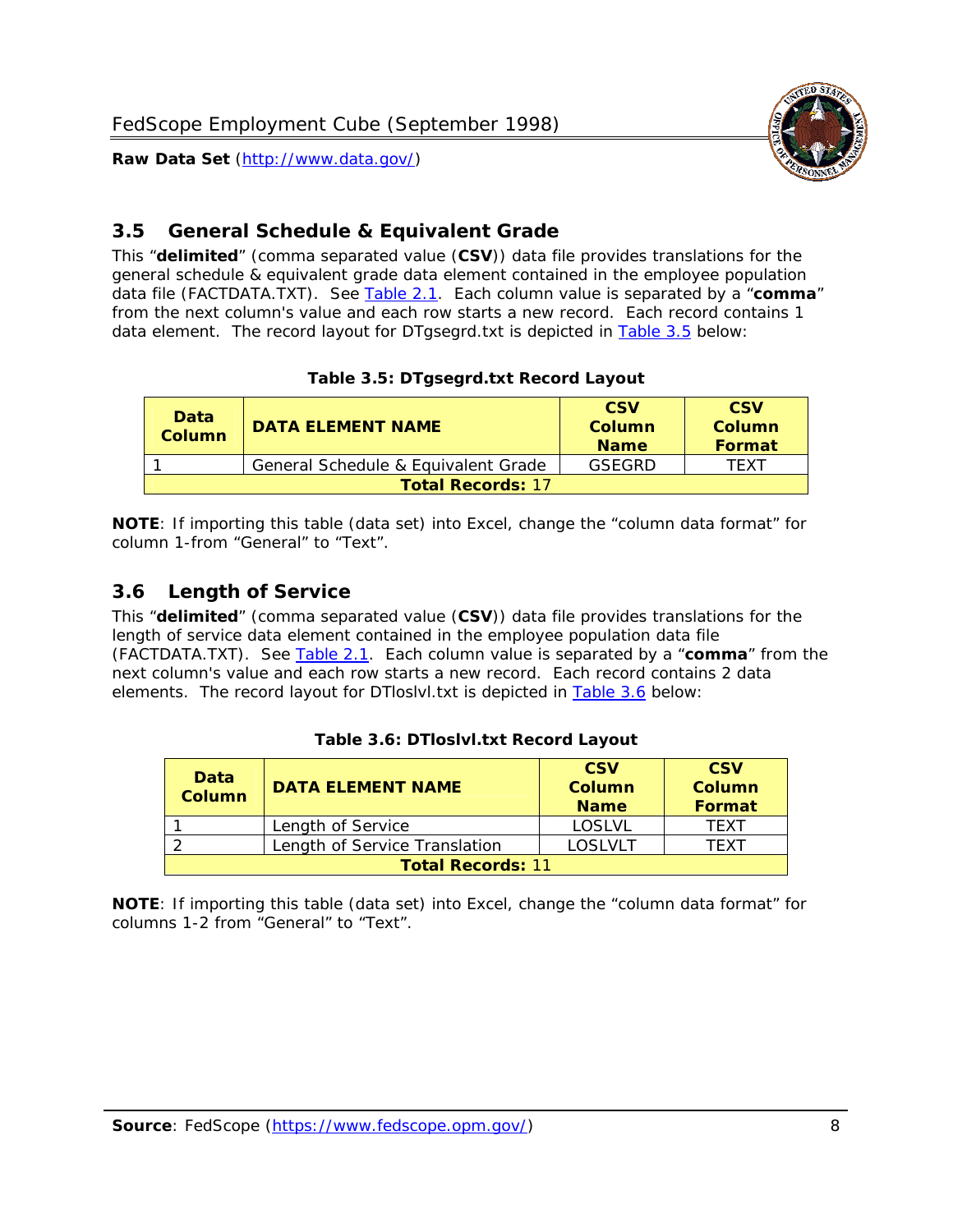

## <span id="page-9-0"></span>*3.7 Occupation*

<span id="page-9-4"></span>This "**delimited**" (comma separated value (**CSV**)) data file provides translations for the occupation data element contained in the employee population data file (FACTDATA.TXT). See [Table 2.1](#page-4-1). Each column value is separated by a "**comma**" from the next column's value and each row starts a new record. Each record contains 6 data elements. The record layout for DTocc.txt is depicted in [Table 3.7](#page-9-4) below:

<span id="page-9-2"></span>

| Data<br><b>Column</b>     | <b>DATA ELEMENT NAME</b>             | <b>CSV</b><br>Column<br><b>Name</b> | <b>CSV</b><br><b>Column</b><br><b>Format</b> |  |  |
|---------------------------|--------------------------------------|-------------------------------------|----------------------------------------------|--|--|
|                           | Occupation Type                      | <b>OCCTYP</b>                       | <b>TEXT</b>                                  |  |  |
|                           | Occupation Type Translation          | <b>OCCTYPT</b>                      | <b>TEXT</b>                                  |  |  |
| ર                         | <b>Occupation Family</b>             | <b>OCCFAM</b>                       | <b>TEXT</b>                                  |  |  |
|                           | <b>Occupation Family Translation</b> | <b>OCCFAMT</b>                      | <b>TEXT</b>                                  |  |  |
| 5                         | Occupation                           | <b>OCC</b>                          | <b>TEXT</b>                                  |  |  |
|                           | <b>Occupation Translation</b>        | <b>OCCT</b>                         | <b>TEXT</b>                                  |  |  |
| <b>Total Records: 834</b> |                                      |                                     |                                              |  |  |

#### **Table 3.7: DTocc.txt Record Layout**

**NOTE**: If importing this table (data set) into Excel, change the "column data format" for columns 1-6 from "General" to "Text".

#### <span id="page-9-1"></span>*3.8 Occupation Category*

<span id="page-9-5"></span>This "**delimited**" (comma separated value (**CSV**)) data file provides translations for the occupation category data element contained in the employee population data file (FACTDATA.TXT). See [Table 2.1](#page-4-1). Each column value is separated by a "**comma**" from the next column's value and each row starts a new record. Each record contains 2 data elements. The record layout for DTpatco.txt is depicted in [Table 3.8](#page-9-5) below:

<span id="page-9-3"></span>

| Data<br><b>Column</b>   | <b>DATA ELEMENT NAME</b>        | <b>CSV</b><br>Column<br><b>Name</b> | <b>CSV</b><br>Column<br>Format |  |
|-------------------------|---------------------------------|-------------------------------------|--------------------------------|--|
|                         | <b>Occupation Category</b>      | <b>PATCO</b>                        | <b>TFXT</b>                    |  |
|                         | Occupation Category Translation | <b>PATCOT</b>                       | TFXT                           |  |
| <b>Total Records: 7</b> |                                 |                                     |                                |  |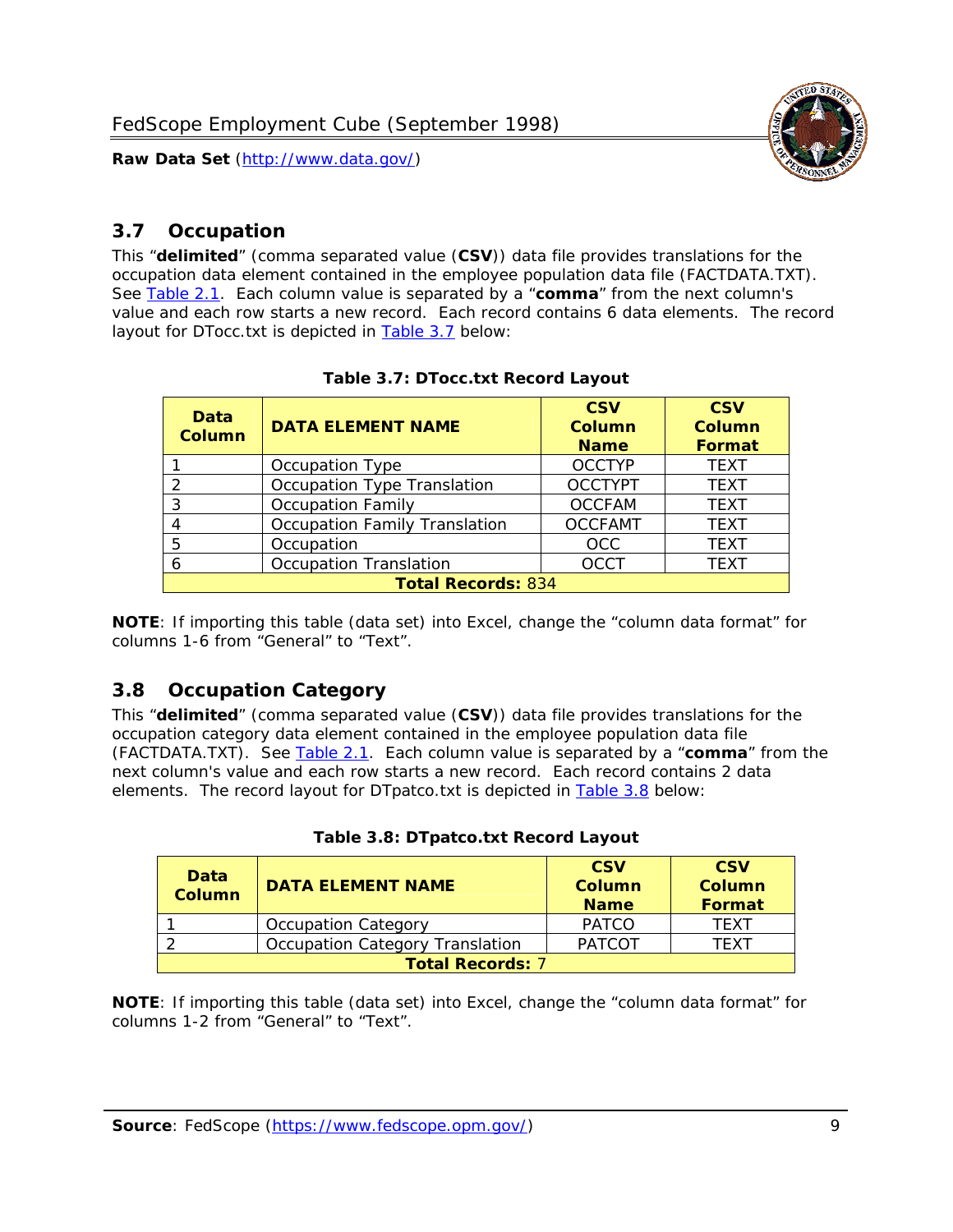

## <span id="page-10-0"></span>*3.9 Pay Plan & Grade*

<span id="page-10-4"></span>This "**delimited**" (comma separated value (**CSV**)) data file provides translations for the pay plan & grade data element contained in the employee population data file (FACTDATA.TXT). See [Table 2.1](#page-4-1). Each column value is separated by a "**comma**" from the next column's value and each row starts a new record. Each record contains 7 data elements. The record layout for DTppgrd.txt is depicted in **Table 3.9** below:

<span id="page-10-2"></span>

| Data<br>Column            | <b>DATA ELEMENT NAME</b>   | <b>CSV</b><br>Column<br><b>Name</b> | <b>CSV</b><br>Column<br><b>Format</b> |  |  |
|---------------------------|----------------------------|-------------------------------------|---------------------------------------|--|--|
|                           | Pay Plan Type              | <b>PPTYP</b>                        | <b>TEXT</b>                           |  |  |
| $\mathcal{P}$             | Pay Plan Type Translation  | <b>PPTYPT</b>                       | <b>TEXT</b>                           |  |  |
| 3                         | Pay Plan Group             | <b>PPGROUP</b>                      | <b>TEXT</b>                           |  |  |
| 4                         | Pay Plan Group Translation | <b>PPGROUPT</b>                     | <b>TEXT</b>                           |  |  |
| 5                         | Pay Plan                   | <b>PAYPLAN</b>                      | <b>TEXT</b>                           |  |  |
| 6                         | Pay Plan Translation       | PAYPLANT                            | <b>TEXT</b>                           |  |  |
|                           | Pay Plan & Grade           | <b>PPGRD</b>                        | <b>TEXT</b>                           |  |  |
| <b>Total Records: 929</b> |                            |                                     |                                       |  |  |

#### **Table 3.9: DTppgrd.txt Record Layout**

**NOTE**: If importing this table (data set) into Excel, change the "column data format" for columns 1-7 from "General" to "Text".

# <span id="page-10-1"></span>*3.10 Salary Level*

<span id="page-10-5"></span><span id="page-10-3"></span>This "**delimited**" (comma separated value (**CSV**)) data file provides translations for the salary level data element contained in the employee population data file (FACTDATA.TXT). See [Table 2.1](#page-4-1). Each column value is separated by a "**comma**" from the next column's value and each row starts a new record. Each record contains 2 data elements. The record layout for DTsallvl.txt is depicted in [Table 3.10](#page-10-5) below:

| <b>Data</b><br>Column    | <b>DATA ELEMENT NAME</b>        | <b>CSV</b><br>Column<br><b>Name</b> | <b>CSV</b><br>Column<br><b>Format</b> |
|--------------------------|---------------------------------|-------------------------------------|---------------------------------------|
|                          | Salary Level                    | <b>SALLVL</b>                       | TFXT                                  |
|                          | <b>Salary Level Translation</b> | SAI I VI T                          | TEXT                                  |
| <b>Total Records: 19</b> |                                 |                                     |                                       |

| Table 3.10: DTsallvl.txt Record Layout |  |
|----------------------------------------|--|
|----------------------------------------|--|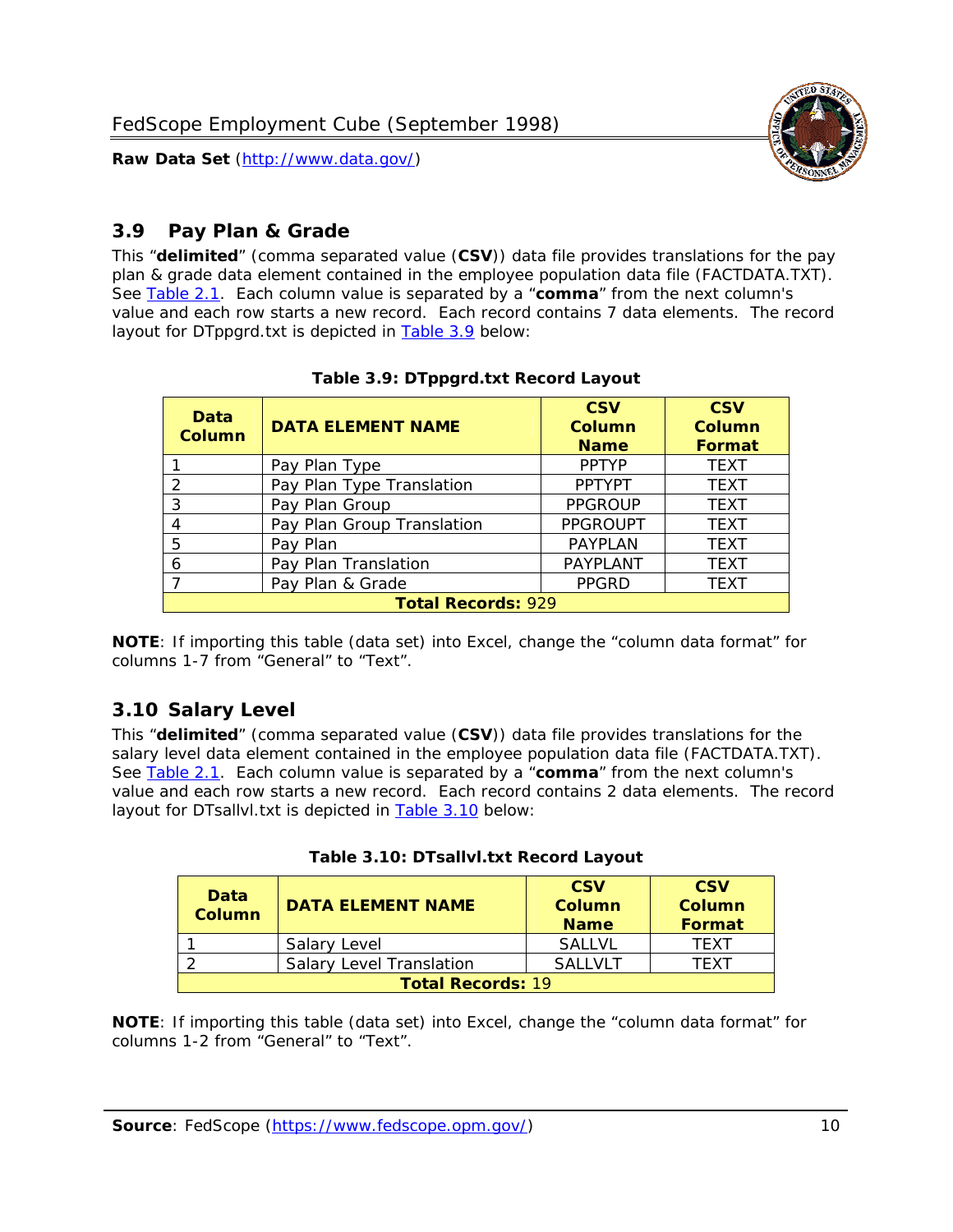

## <span id="page-11-0"></span>*3.11 STEM Occupations*

<span id="page-11-4"></span>This "**delimited**" (comma separated value (**CSV**)) data file provides translations for the STEM occupations data element contained in the employee population data file (FACTDATA.TXT). See [Table 2.1](#page-4-1). Each column value is separated by a "**comma**" from the next column's value and each row starts a new record. Each record contains 6 data elements. The record layout for DTstemocc.txt is depicted in [Table 3.11](#page-11-4) below:

<span id="page-11-2"></span>

| <b>Data</b><br><b>Column</b> | <b>DATA ELEMENT NAME</b>                     | <b>CSV</b><br><b>Column</b><br><b>Name</b> | <b>CSV</b><br><b>Column</b><br>Format |  |
|------------------------------|----------------------------------------------|--------------------------------------------|---------------------------------------|--|
|                              | <b>STEM Occupation Aggregate</b>             | <b>STEMAGG</b>                             | <b>TEXT</b>                           |  |
|                              | <b>STEM Occupation Aggregate Translation</b> | <b>STEMAGGT</b>                            | <b>TEXT</b>                           |  |
| 3                            | <b>STEM Occupation Type</b>                  | <b>STEMTYP</b>                             | <b>TFXT</b>                           |  |
|                              | <b>STEM Occupation Type Translation</b>      | <b>STEMTYPT</b>                            | <b>TEXT</b>                           |  |
| 5                            | <b>STEM Occupation</b>                       | <b>STEMOCC</b>                             | <b>TEXT</b>                           |  |
|                              | <b>STEM Occupation Translation</b>           | <b>STEMOCCT</b>                            | <b>TEXT</b>                           |  |
| <b>Total Records: 67</b>     |                                              |                                            |                                       |  |

#### **Table 3.11: DTstemocc.txt Record Layout**

**NOTE**: If importing this table (data set) into Excel, change the "column data format" for columns 1-6 from "General" to "Text".

# <span id="page-11-1"></span>*3.12 Supervisory Status*

This "**delimited**" (comma separated value (**CSV**)) data file provides translations for the supervisory status data element contained in the employee population data file (FACTDATA.TXT). See [Table 2.1](#page-4-1). Each column value is separated by a "**comma**" from the next column's value and each row starts a new record. Each record contains 4 data elements. The record layout for DTsuper.txt is depicted in [Table 3.12](#page-11-5) below:

<span id="page-11-5"></span><span id="page-11-3"></span>

| Data<br><b>Column</b>   | <b>DATA ELEMENT NAME</b>              | <b>CSV</b><br><b>Column</b><br><b>Name</b> | <b>CSV</b><br><b>Column</b><br><b>Format</b> |  |  |
|-------------------------|---------------------------------------|--------------------------------------------|----------------------------------------------|--|--|
|                         | <b>Supervisory Status Type</b>        | <b>SUPERTYP</b>                            | <b>TEXT</b>                                  |  |  |
|                         | Supervisory Status Type Translation   | <b>SUPERTYPT</b>                           | <b>TEXT</b>                                  |  |  |
|                         | <b>Supervisory Status</b>             | <b>SUPERVIS</b>                            | <b>TEXT</b>                                  |  |  |
|                         | <b>Supervisory Status Translation</b> | <b>SUPERVIST</b>                           | <b>TEXT</b>                                  |  |  |
| <b>Total Records: 7</b> |                                       |                                            |                                              |  |  |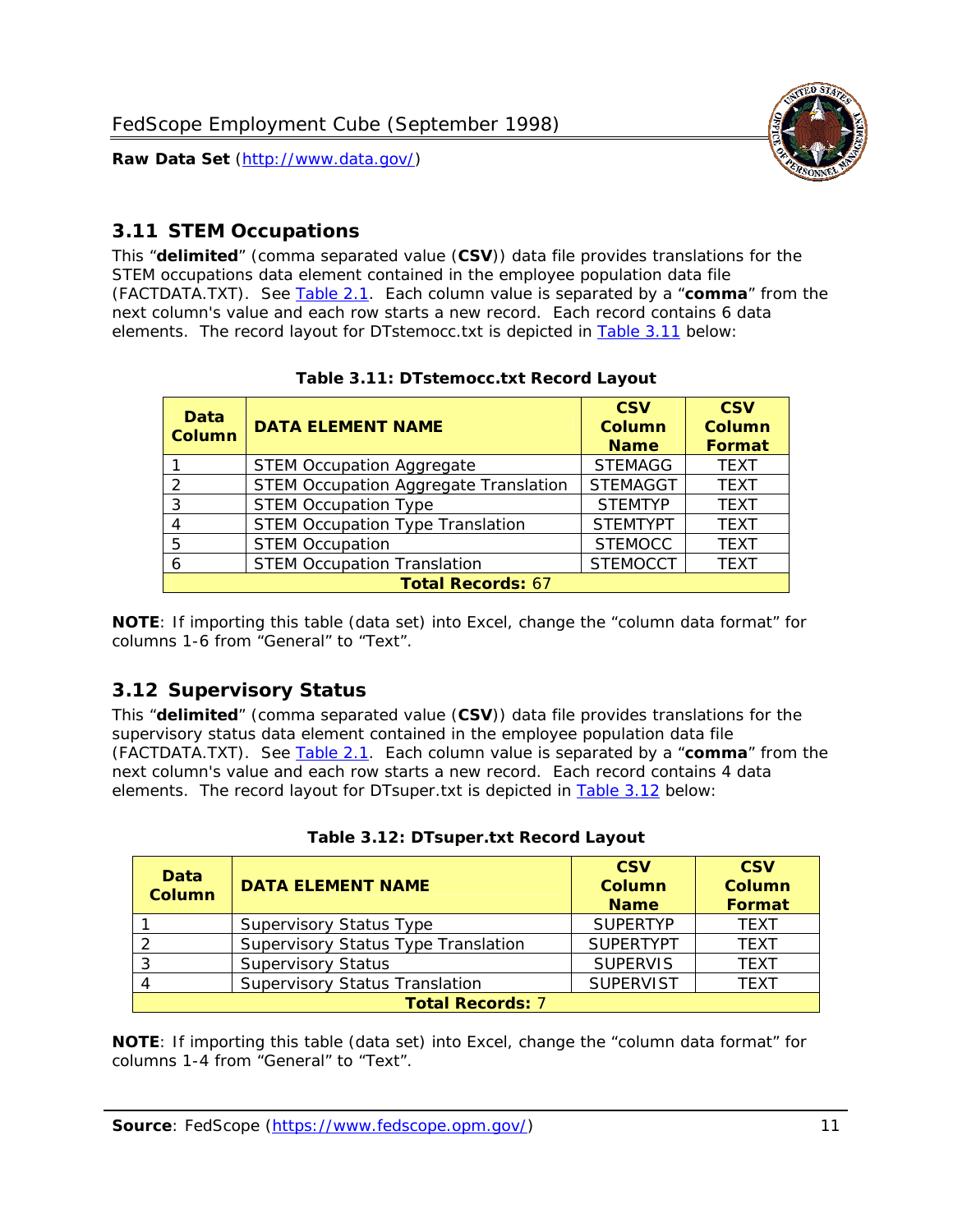

## <span id="page-12-0"></span>*3.13 Type of Appointment*

This "**delimited**" (comma separated value (**CSV**)) data file provides translations for the type of appointment data element contained in the employee population data file (FACTDATA.TXT). See [Table 2.1](#page-4-1). Each column value is separated by a "**comma**" from the next column's value and each row starts a new record. Each record contains 4 data elements. The record layout for DTtoa.txt is depicted in [Table 3.13](#page-12-4) below:

<span id="page-12-4"></span><span id="page-12-2"></span>

| Data<br><b>Column</b> | <b>DATA ELEMENT NAME</b>             |                | <b>CSV</b><br><b>Column</b><br>Format |
|-----------------------|--------------------------------------|----------------|---------------------------------------|
|                       | Type of Appointment Type             | <b>TOATYP</b>  | <b>TEXT</b>                           |
|                       | Type of Appointment Type Translation | <b>TOATYPT</b> | <b>TEXT</b>                           |
|                       | Type of Appointment                  | <b>TOA</b>     | <b>TEXT</b>                           |
|                       | Type of Appointment Translation      | <b>TOAT</b>    | <b>TFXT</b>                           |
|                       | <b>Total Records: 21</b>             |                |                                       |

#### **Table 3.13: DTtoa.txt Record Layout**

**NOTE**: If importing this table (data set) into Excel, change the "column data format" for columns 1-4 from "General" to "Text".

#### <span id="page-12-1"></span>*3.14 Work Schedule*

<span id="page-12-5"></span>This "**delimited**" (comma separated value (**CSV**)) data file provides translations for the work schedule data element contained in the employee population data file (FACTDATA.TXT). See [Table 2.1](#page-4-1). Each column value is separated by a "**comma**" from the next column's value and each row starts a new record. Each record contains 4 data elements. The record layout for DTwrksch.txt is depicted in [Table 3.14](#page-12-5) below:

<span id="page-12-3"></span>

| Data<br>Column           | <b>DATA ELEMENT NAME</b>       | <b>CSV</b><br><b>Column</b><br><b>Name</b> | <b>CSV</b><br>Column<br>Format |  |
|--------------------------|--------------------------------|--------------------------------------------|--------------------------------|--|
|                          | Work Schedule Type             | <b>WSTYP</b>                               | <b>TEXT</b>                    |  |
| 2                        | Work Schedule Type Translation | <b>WSTYPT</b>                              | <b>TFXT</b>                    |  |
| 3                        | Work Schedule                  | <b>WORKSCH</b>                             | <b>TFXT</b>                    |  |
|                          | Work Schedule Translation      | <b>WORKSCHT</b>                            | <b>TFXT</b>                    |  |
| <b>Total Records: 12</b> |                                |                                            |                                |  |

|  | Table 3.14: DTwrksch.txt Record Layout |  |  |
|--|----------------------------------------|--|--|
|  |                                        |  |  |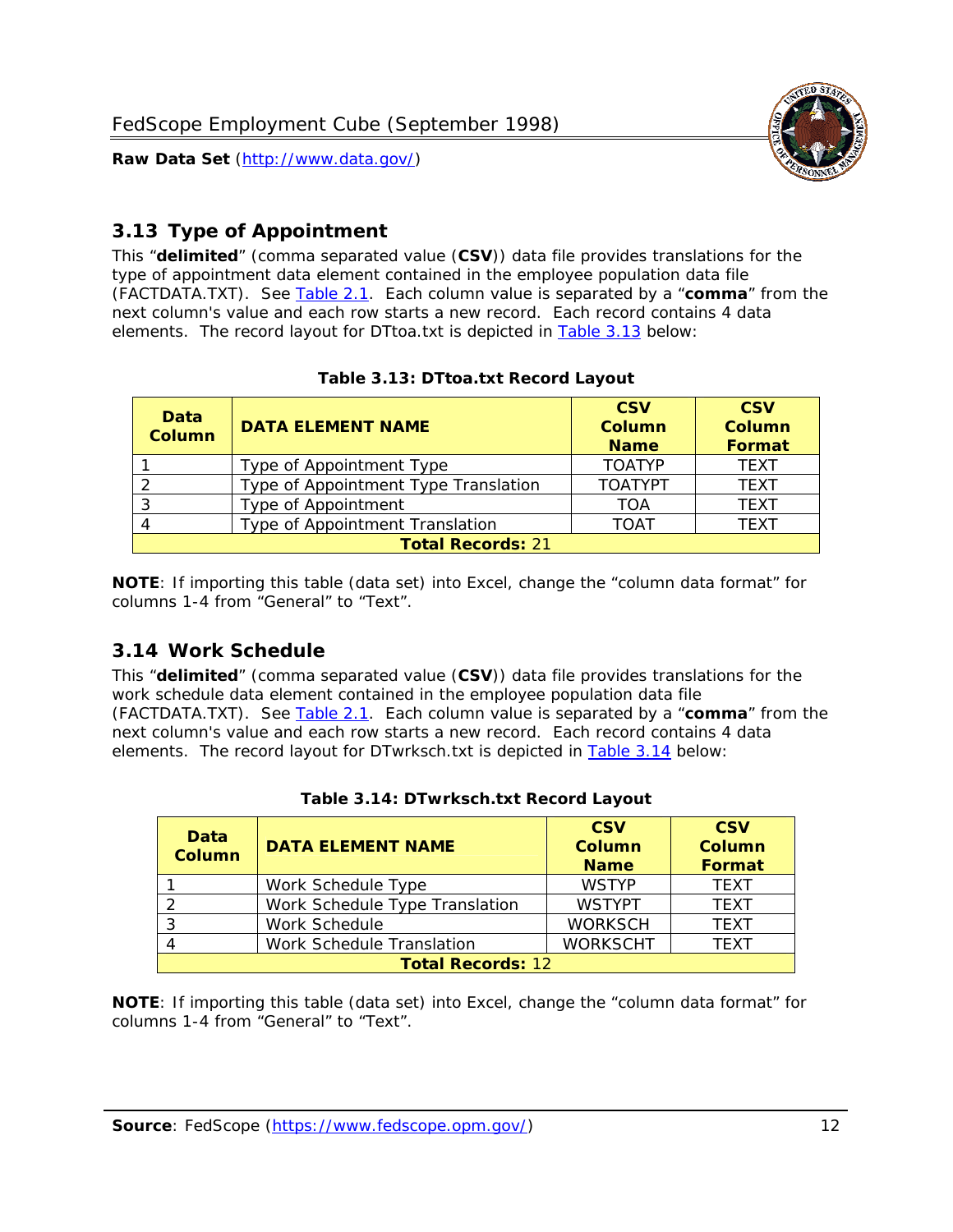

#### <span id="page-13-0"></span>*3.15 Work Status*

<span id="page-13-4"></span><span id="page-13-2"></span>This "**delimited**" (comma separated value (**CSV**)) data file provides translations for the work status data element contained in the employee population data file (FACTDATA.TXT). See [Table 2.1](#page-4-1). Each column value is separated by a "**comma**" from the next column's value and each row starts a new record. Each record contains 2 data elements. The record layout for DTwkstat.txt is depicted in [Table 3.15](#page-13-4) below:

| Data<br><b>Column</b>   | <b>DATA ELEMENT NAME</b>       | <b>CSV</b><br>Column<br><b>Name</b> | <b>CSV</b><br>Column<br><b>Format</b> |
|-------------------------|--------------------------------|-------------------------------------|---------------------------------------|
|                         | <b>Work Status</b>             | <b>WORKSTAT</b>                     | TFXT                                  |
|                         | <b>Work Status Translation</b> | <b>WORKSTATT</b>                    | TFXT                                  |
| <b>Total Records: 2</b> |                                |                                     |                                       |

#### **Table 3.15: DTwkstat.txt Record Layout**

**NOTE**: If importing this table (data set) into Excel, change the "column data format" for columns 1-2 from "General" to "Text".

#### <span id="page-13-1"></span>*3.16 Date*

<span id="page-13-5"></span><span id="page-13-3"></span>This "**delimited**" (comma separated value (**CSV**)) data file provides translations for the status file month date data element contained in the employee population data file (FACTDATA.TXT). See [Table 2.1](#page-4-1). Each column value is separated by a "**comma**" from the next column's value and each row starts a new record. Each record contains 2 data elements. The record layout for DTdate.txt is depicted in [Table 3.16](#page-13-5) below:

| Data<br><b>Column</b>   | <b>DATA ELEMENT NAME</b> | <b>CSV</b><br>Column<br><b>Name</b> | <b>CSV</b><br>Column<br><b>Format</b> |
|-------------------------|--------------------------|-------------------------------------|---------------------------------------|
|                         | File Date                | <b>DATECODE</b>                     | TFXT                                  |
|                         | File Date Translation    | <b>DATECODET</b>                    | TFXT                                  |
| <b>Total Records: 1</b> |                          |                                     |                                       |

**Table 3.16: DTdate.txt Record Layout**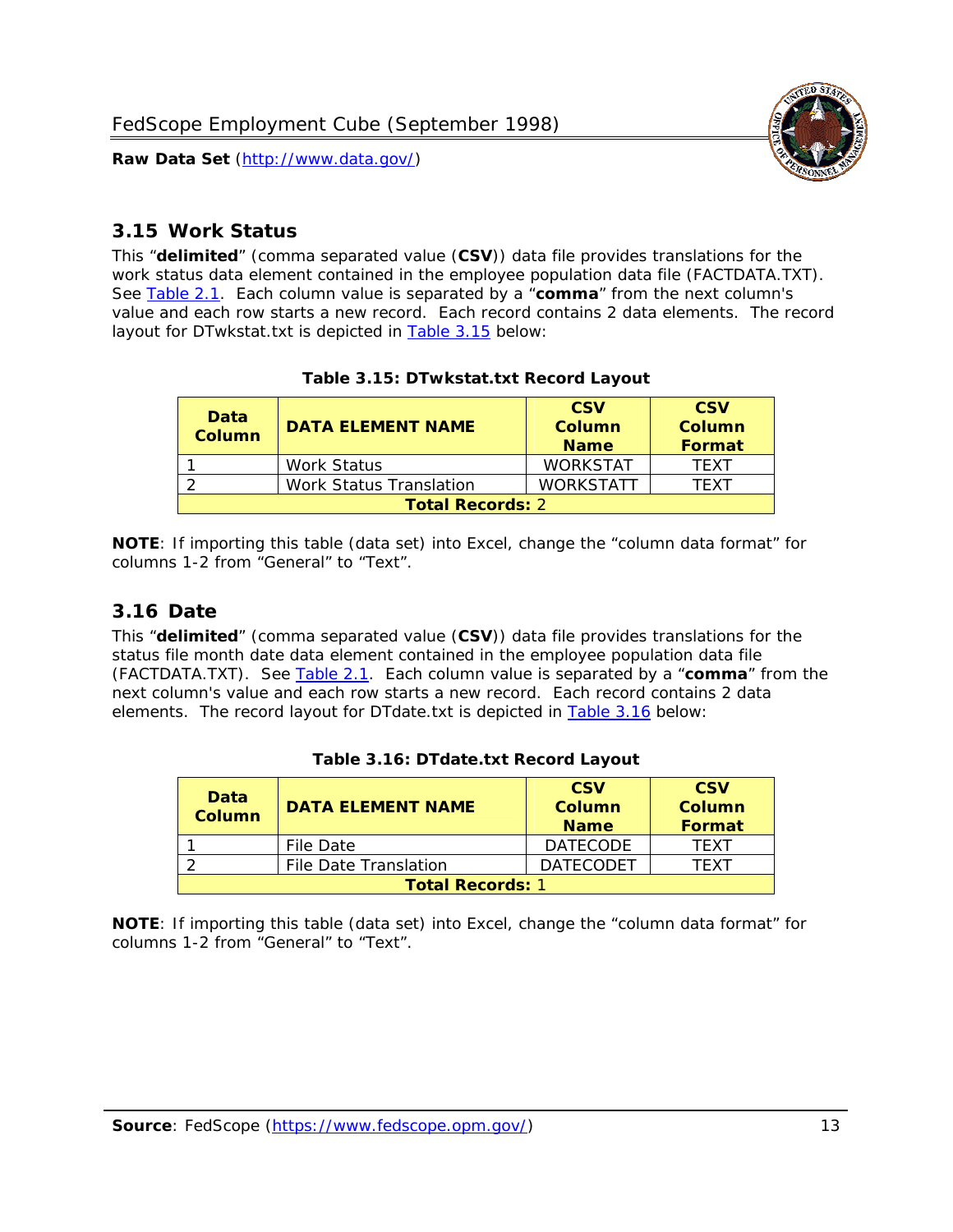

# <span id="page-14-0"></span>*3.17 Employment*

There is no translation file for this data element. Every record in the employee population data file (FACTDATA.TXT) contains a value of "1" for this field. See Chapter [4.17](#page-16-8) for definition of **Employment**.

# <span id="page-14-1"></span>*3.18 Average Salary*

There is no translation file for this data element. See Chapter [4.18](#page-17-1) for definition of [Average](#page-17-1) **[Salary](#page-17-1) [Average Salary.](#page-17-1)** 

# <span id="page-14-2"></span>*3.19 Average Length of Service*

There is no translation file for this data element. See Chapter [4.19](#page-17-2) for definition of [Average](#page-17-2) Length of Service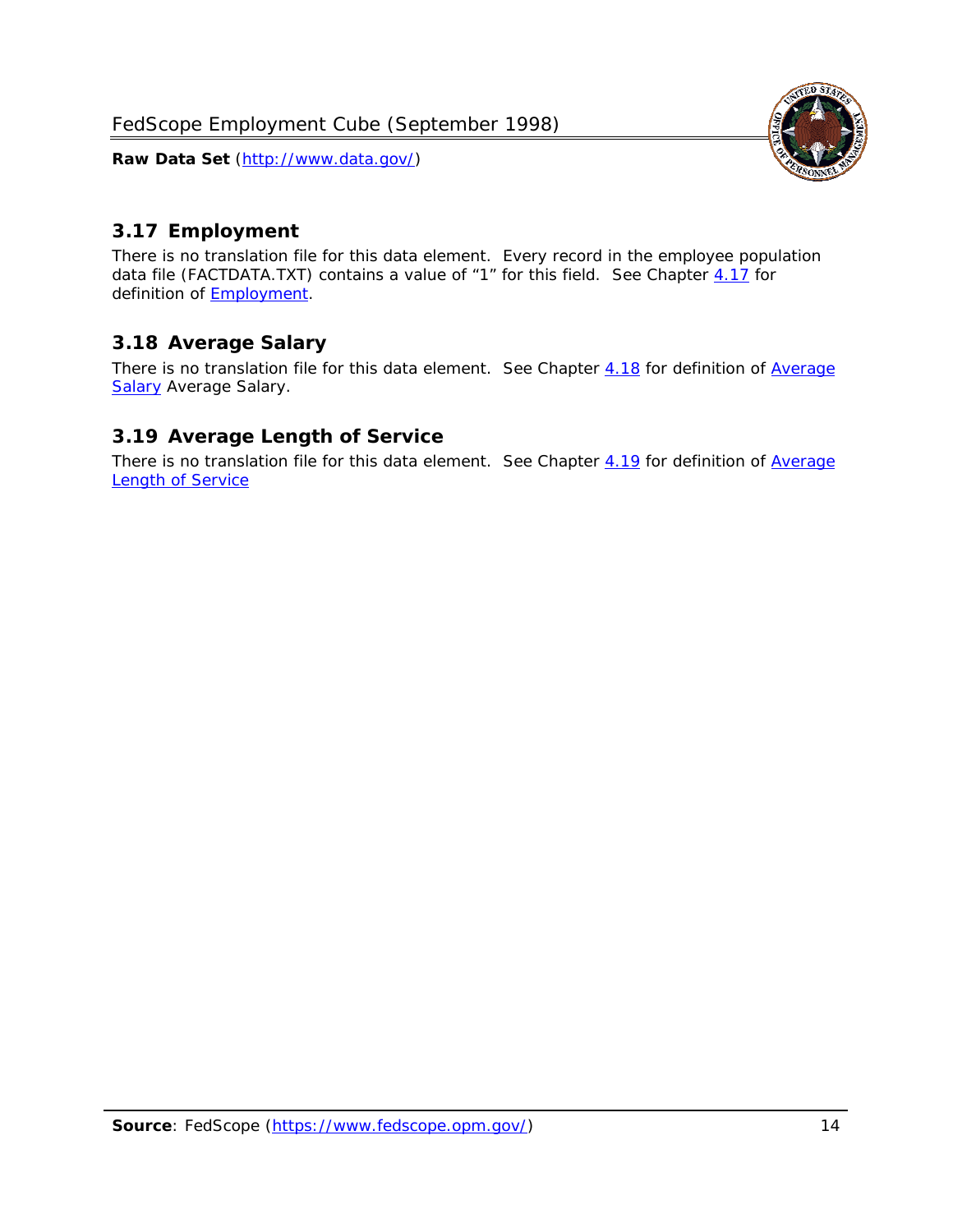

# <span id="page-15-0"></span>**4 DATA DEFINITIONS**

#### <span id="page-15-1"></span>*4.1 Agency*

The employing organization.

#### <span id="page-15-2"></span>*4.2 Location*

The official duty station of an employee. Locations in the United States are defined in terms of states. Locations outside the United States are defined in terms of countries and U.S. territories.

#### <span id="page-15-3"></span>*4.3 Age*

An employee's age. Age is displayed in five-year intervals, except for an initial interval of less than 20 years and a final interval of 65 years or more.

#### <span id="page-15-4"></span>*4.4 Education Level*

The extent of an employee's educational attainment from an accredited institution.

#### <span id="page-15-5"></span>*4.5 General Schedule & Equivalent Grade*

The General Schedule grade for pay plans in the General Schedule and Equivalent pay plan category (See [Pay Plan & Grade](#page-16-0)).

#### <span id="page-15-6"></span>*4.6 Length of Service*

The number of years of Federal civilian employment, creditable military service, and other service made creditable by specific legislation. Length of service is grouped by five-year intervals, except for:

- a. the initial intervals of less than 1 year, 1-2 years, and 3-4 years and
- b. the final interval of 35 years or more.

#### <span id="page-15-7"></span>*4.7 Occupation*

An employee's occupation as defined by the Office of Personnel Management (OPM).

#### <span id="page-15-8"></span>*4.8 Occupation Category*

Occupational categories are defined by the educational requirements of the occupation and the subject matter and level of difficulty or responsibility of the work.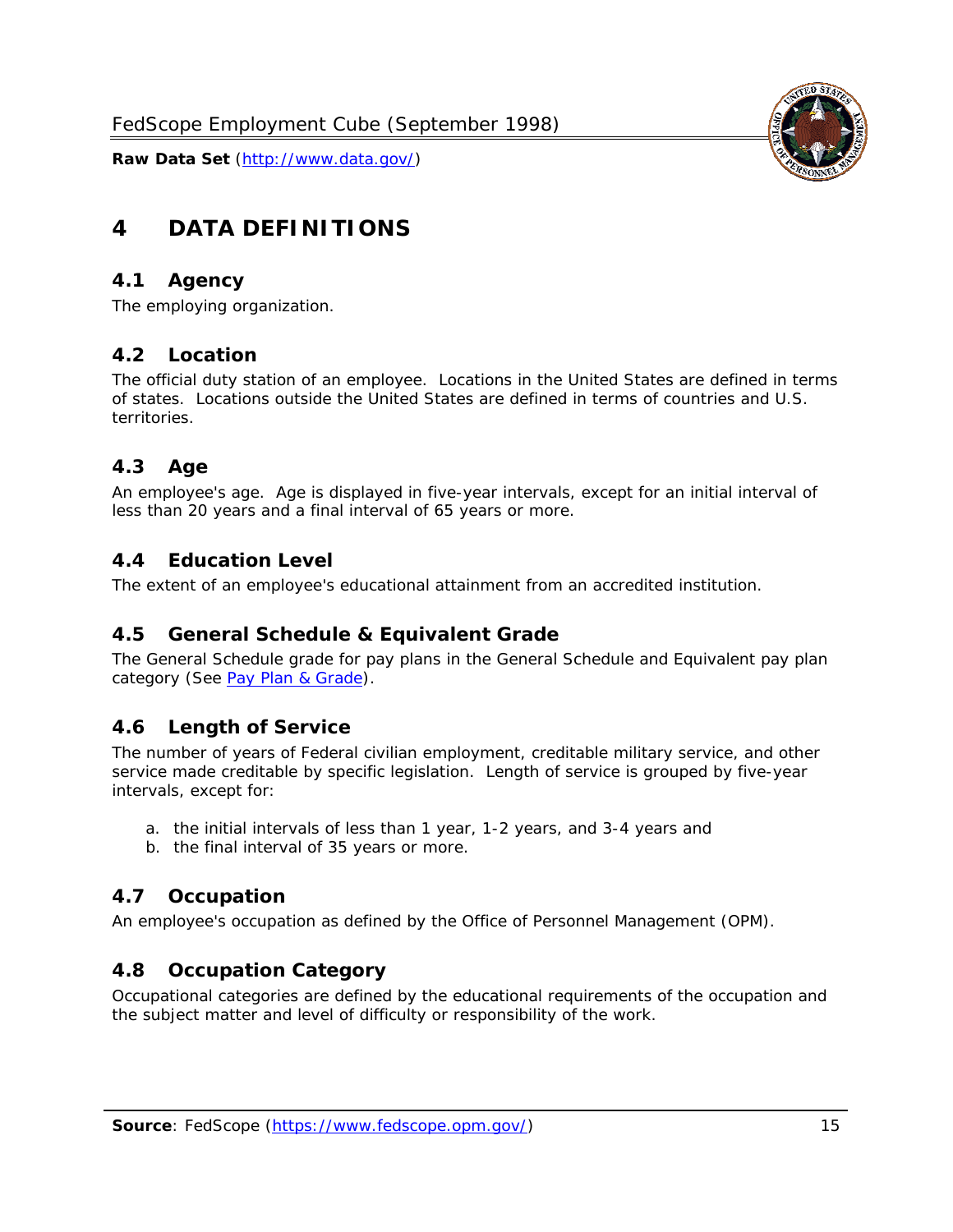<span id="page-16-0"></span>

The pay system and, where applicable, the grade used to determine an employee's basic pay rate. Grade denotes a hierarchical position in a pay plan and is sometimes referred to as level, class, rank, or pay band.

# <span id="page-16-1"></span>*4.10 Salary Level*

An employee's adjusted basic pay, which is an annualized rate of pay. Adjusted basic pay is the sum of an employee's rate of basic pay plus any locality comparability payment and/or special pay adjustment for law enforcement officers. Salaries are grouped by \$10,000 intervals, except for an initial interval of less than \$20,000 and a final interval of \$180,000 or more.

An employee's actual earnings may be more or less than the annualized rate because of factors such as overtime, shift differentials, less than full time work, or leave without pay.

# <span id="page-16-2"></span>*4.11 STEM Occupations*

Listing of occupations grouped into the following four occupational series:

- 1. **S**cience
- 2. **T**echnology
- 3. **E**ngineering
- 4. **M**athematics

#### <span id="page-16-3"></span>*4.12 Supervisory Status*

The nature of managerial, supervisory, or non-supervisory responsibility assigned to an employee's position.

#### <span id="page-16-4"></span>*4.13 Type of Appointment*

An employee's appointment in terms of permanence and competitiveness.

#### <span id="page-16-5"></span>*4.14 Work Schedule*

The time basis on which an employee is scheduled to work.

#### <span id="page-16-6"></span>*4.15 Work Status*

A combination of Type of Appointment and Work Schedule data elements. The Work Status data element is limited to "Non-Seasonal Full Time Permanent" and "Other Employees".

#### <span id="page-16-7"></span>*4.16 Date*

<span id="page-16-8"></span>The file date (e.g. September 1998 represented by 199809).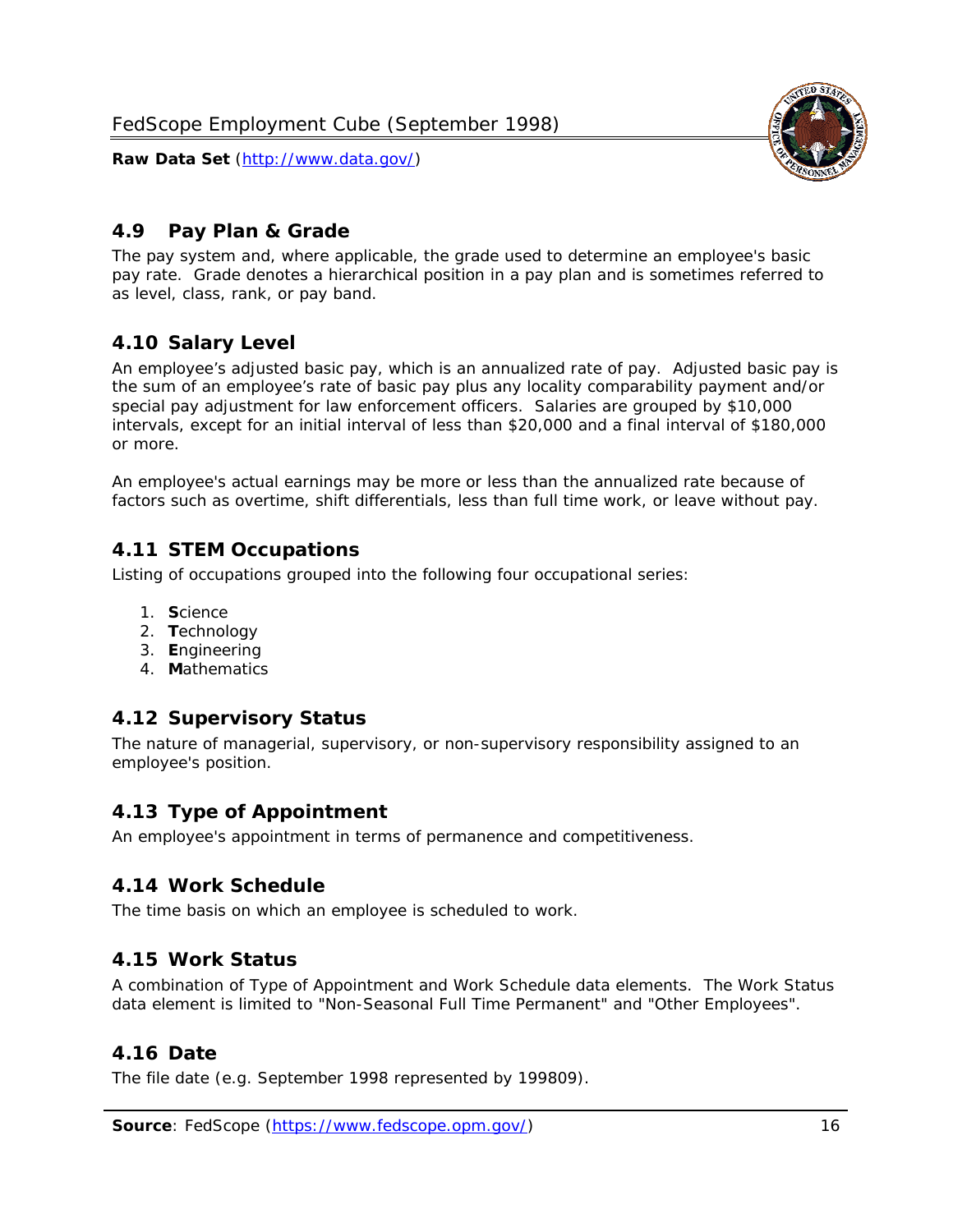

## <span id="page-17-0"></span>*4.17 Employment*

A measure representing the number of employees in pay status at the end of the quarter (or end of the pay period prior to the end of the quarter).

## <span id="page-17-1"></span>*4.18 Average Salary*

A measure representing the average adjusted basic pay, an annualized rate of pay. Adjusted basic pay is the sum of an employee's rate of basic pay and any locality comparability payment and/or special pay adjustment for law enforcement officers.

An employee's actual earnings may be more or less than the annualized rate because of factors such as overtime, shift differentials, less than full time work, or leave without pay.

Invalid salary values are excluded from the average. A large number of invalid values could invalidate the average. To obtain counts of invalid values, display the data using the Salary Level dimension (See [Salary Level\)](#page-16-1).

## <span id="page-17-2"></span>*4.19 Average Length of Service*

A measure representing the average number of years of Federal civilian employment and creditable military service.

Invalid values are excluded from the average. A large number of invalid values could invalidate the average. To obtain counts of invalid values, display the data using the Length of Service dimension (See [Length of Service](#page-15-6)).